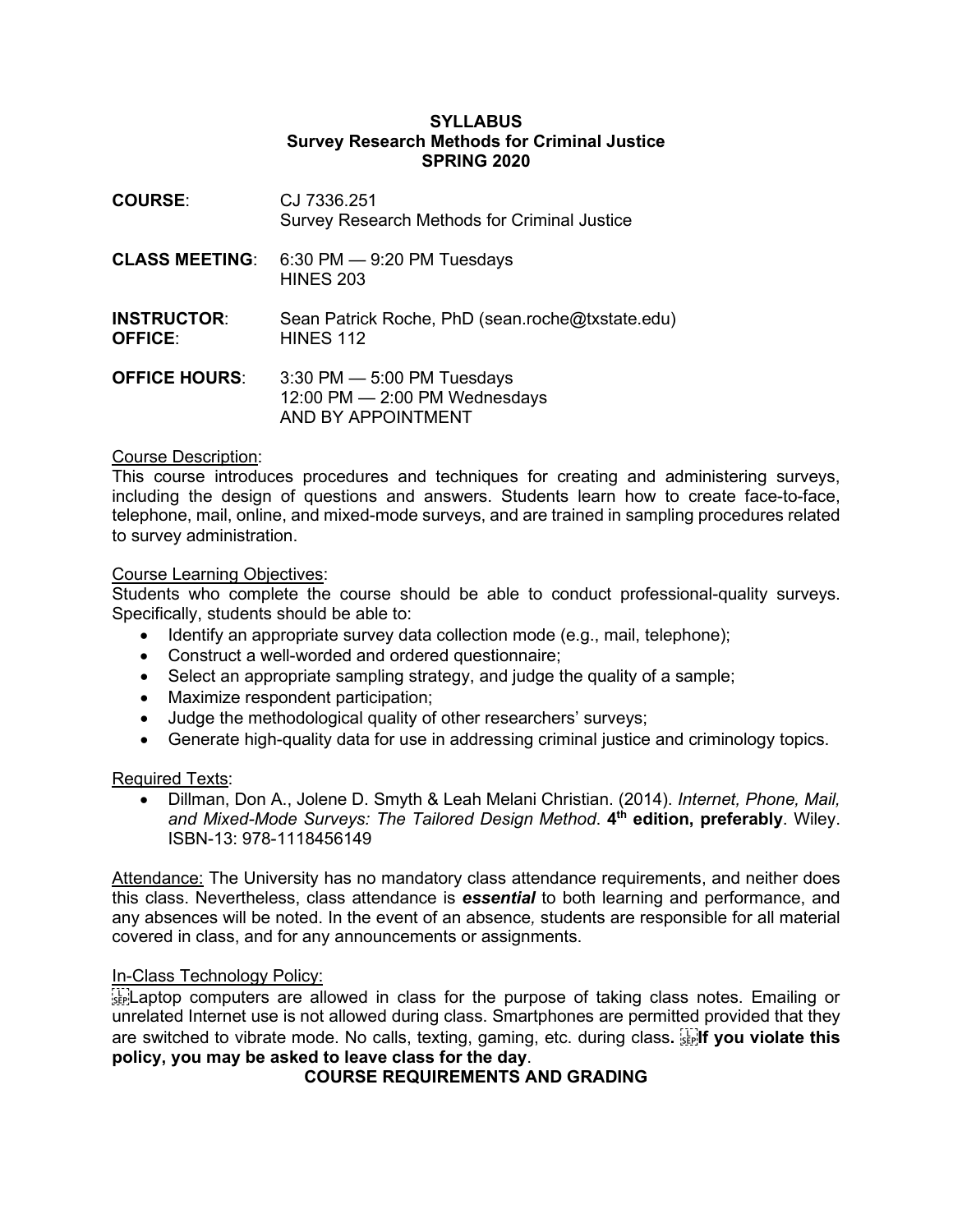## Weekly Quizzes (140 points):

There will be 14 quizzes worth 10 points each. Each quiz will contain 25 questions about the required readings for the given week. The grading scale for the quizzes is as follows:

- $\bullet$  20 to 25 correct = 10 points
- $\bullet$  15 to 19 correct = 7 points
- $\bullet$  0 to 14 correct = 0 points

## Participation (60 points):

Students will receive 60 points for actively participating in class discussions and class activities.

## Survey Experiment Project (100 points): SEP!

Each student is required to write a proposal that **could** be submitted to the Time-Sharing Experiments in the Social Sciences (TESS). (NOTE: You do **not** actually have to submit the proposal to TESS.)

The proposal must be a five-page paper describing a proposed survey experiment, to be fielded to a nationally representative sample of Americans. Students will include an appendix showing the survey questions they would use in the proposed experiment. The guidelines for TESS submissions can be found here: [http://www.tessexperiments.org/,](http://www.tessexperiments.org/) under "Submit a Proposal." The project is due by 11:59 PM on Wednesday, May 6<sup>th</sup>.

## Final Exam (100 points):

There will be one exam given in this course. The instructor will provide students a list of possible questions at least one week ahead of time, but the exam will be taken in class **without** notes. The exam will be worth 100 points. It will include essay questions spanning the full range of material covered throughout the semester. The exam will cover material addressed in lectures and in the assigned readings.

Grading: The final grade will be based on the following scale:

- $400 332$  points = A
- $\bullet$  331 252 points = B
- $\bullet$  251 and below = C

| Daily Quizzes       | 140 points | 35%  |
|---------------------|------------|------|
| Participation       | 60 points  | 15%  |
| Project             | 100 points | 25%  |
| Final               | 100 points | 25%  |
| <b>Total Points</b> | 400 points | 100% |

## Syllabus Change Policy:

This syllabus is designed to be a resource that students should refer to throughout the semester. While this syllabus lists readings and exam dates, students should also refer to Canvas for the most up-to-date information regarding the course. This is important because the instructor may have to update or modify readings and dates throughout the semester. If changes are made, the instructor will inform students as quickly as possible via email and post those changes to Canvas.

## Honor Code and Code of Student Conduct:

All students taking classes in Criminal Justice must subscribe to the Texas State University Honor Code [\(http://www.txstate.edu/honorcodecouncil/Academic-Integrity.html\)](http://www.txstate.edu/honorcodecouncil/Academic-Integrity.html) and Code of Student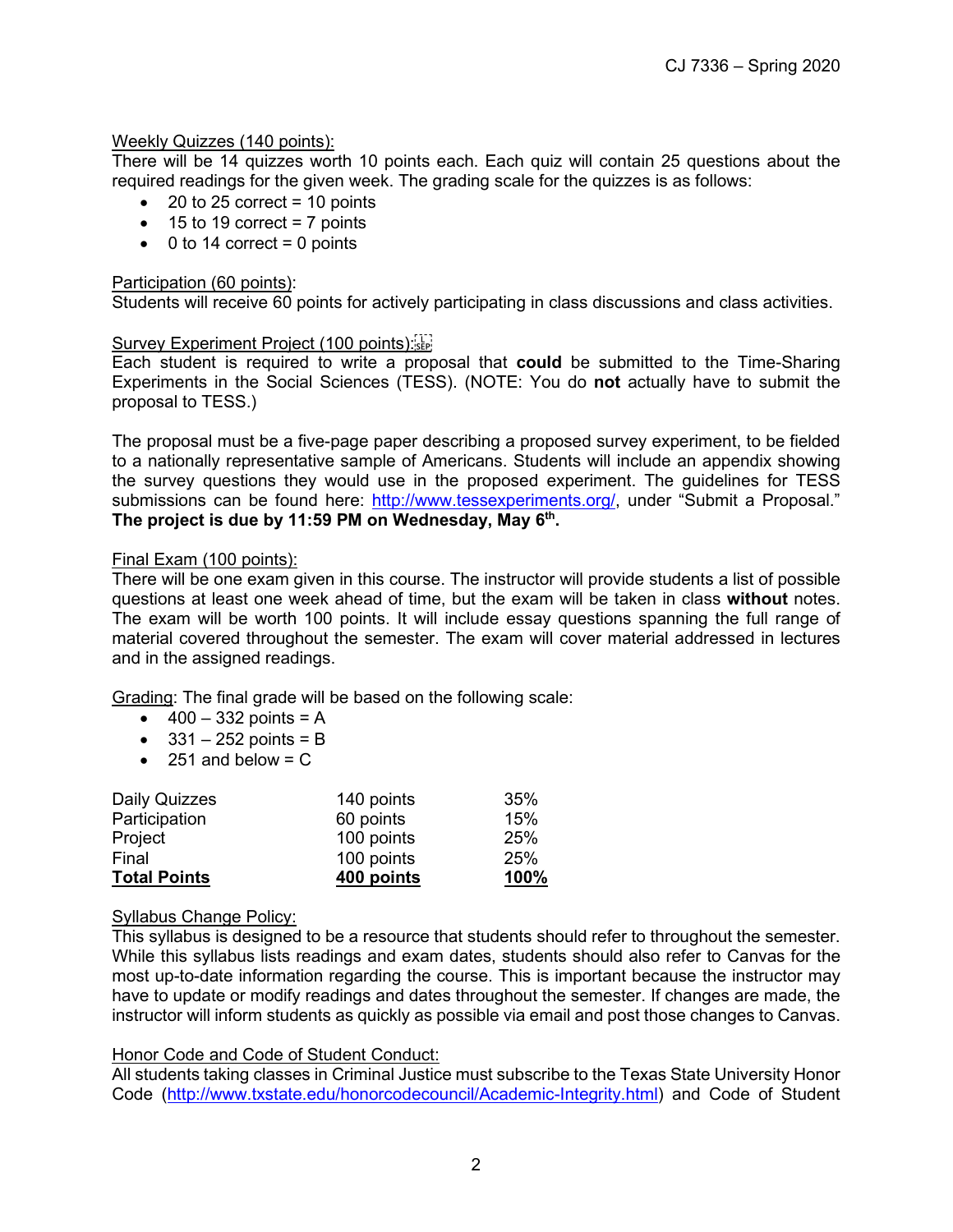Conduct [\(http://www.dos.txstate.edu/handbook/rules/cosc.html\)](http://www.dos.txstate.edu/handbook/rules/cosc.html). Failure to adhere to any component of these documents may entail consequences ranging from serious (e.g. unexcused absences, zero points assigned for exam grades, etc.) to severe (a course grade of "F" or even dismissal from the University).  $\frac{1}{35}$ 

#### Disability Statement:

In accordance with University policy and federal law, reasonable and appropriate accommodations will be made for qualified students with disabilities. Students with disabilities are asked to contact the Office of Disabilities Services who will then coordinate with the instructor on any necessary accommodations. For more information contact:

Office of Disabilities Services LBJ Student Center, Suite 5-5.1 601 University Drive San Marcos, TX 78666 Phone: (512) 245-3451 (voice/TTY) Fax: (512) 245-3452 http://www.ods.txstate.edu/

#### Our Mission at Texas State University:

Texas State University is a doctoral-granting, student-centered institution dedicated to excellence and innovation in teaching, research, creative expression, and service. The university strives to create new knowledge, to embrace a diversity of people and ideas, to foster cultural and economic development, and to prepare its graduates to participate fully and freely as citizens of Texas, the nation, and the world.

## Our Shared Values at Texas State University:

In pursuing our mission, we, the faculty, staff, and students of Texas State University, are guided by a shared collection of values:

- Teaching and learning based on research, student involvement, and the free exchange of ideas in a supportive environment;
- Research and creative activities that encompass the full range of academic disciplines research with relevance, from the sciences to the arts, from the theoretical to the applied;
- The cultivation of character, integrity, honesty, civility, compassion, fairness, respect, and ethical behavior in all members of our university community;
- A diversity of people and ideas, a spirit of inclusiveness, a global perspective, and a sense of community as essential conditions for campus life*;*
- A commitment to service and leadership for the public good;
- Responsible stewardship of our resources and environment; and
- Continued reflection and evaluation to ensure that our strengths as a community always benefit those we serve.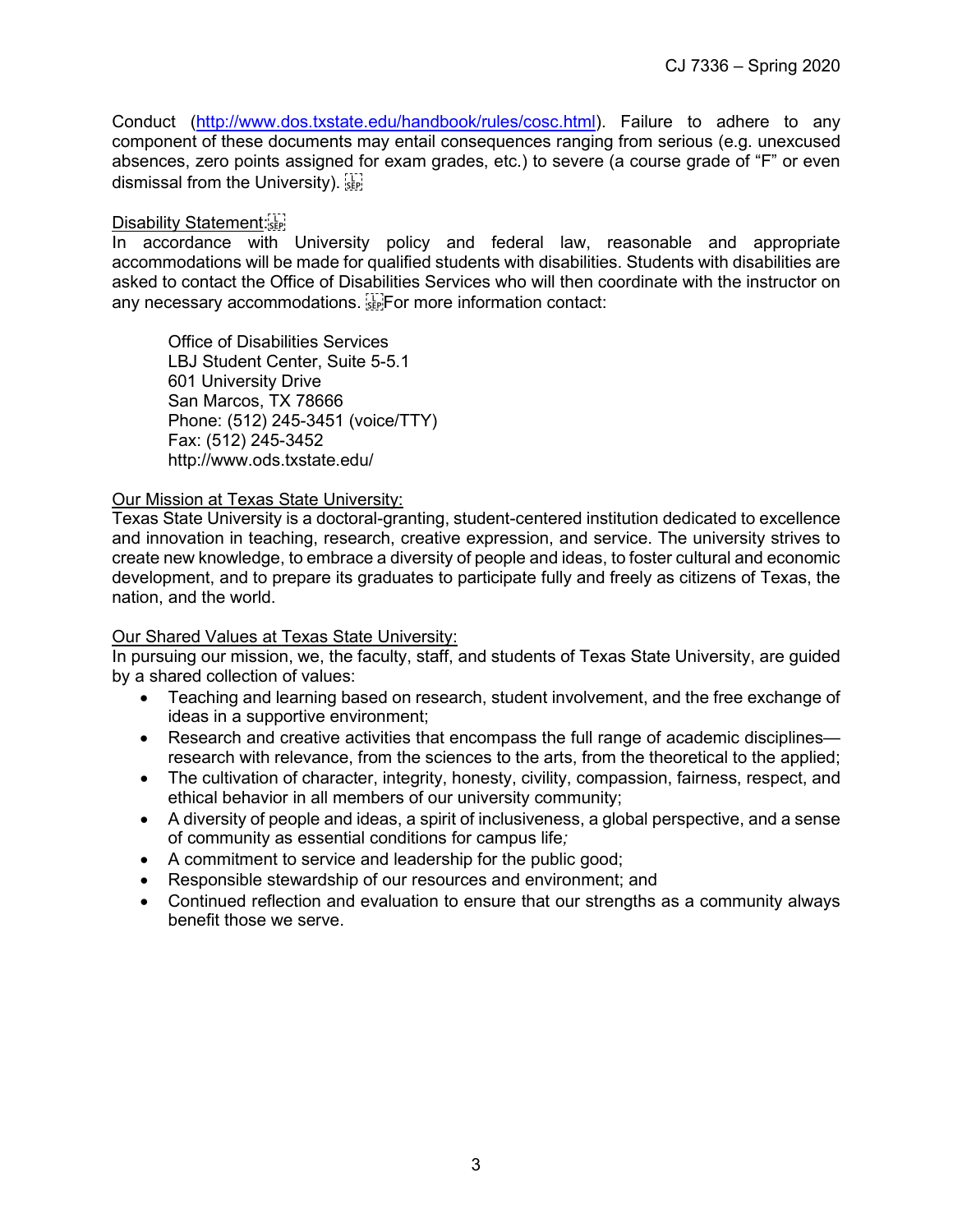# **TENTATIVE COURSE CALENDAR**

The Dillman et al. (2014) text **must be purchased/rented** for the course. All other readings will be made available on Canvas.

|           | <b>Tuesday</b>                                                           | <b>January 21</b>                                 | Course Overview (What you can[not] do with surveys)                                        |  |  |
|-----------|--------------------------------------------------------------------------|---------------------------------------------------|--------------------------------------------------------------------------------------------|--|--|
|           |                                                                          |                                                   |                                                                                            |  |  |
|           | <b>Tuesday</b>                                                           | <b>January 28</b>                                 | <b>History of Survey Research</b>                                                          |  |  |
|           |                                                                          |                                                   | Tourangeau (2004) - "Survey Research and Societal Change"                                  |  |  |
| $\bullet$ | Igo (2007), The Averaged American, Introduction - "America in Aggregate" |                                                   |                                                                                            |  |  |
| $\bullet$ |                                                                          | Groves (2011) - "Three Eras of Survey Research"   |                                                                                            |  |  |
|           |                                                                          |                                                   |                                                                                            |  |  |
|           | <b>Tuesday</b>                                                           | <b>February 4</b>                                 | <b>Sampling: Theoretical and Practical Foundations</b>                                     |  |  |
|           |                                                                          | Dillman et al. (2014), Chapters 1 and 3           |                                                                                            |  |  |
| $\bullet$ |                                                                          | Blair et al. (2014), Designing Surveys, Chapter 5 |                                                                                            |  |  |
|           |                                                                          |                                                   |                                                                                            |  |  |
|           | <b>Tuesday</b>                                                           | <b>February 11</b>                                | <b>Survey Nonresponse and Nonresponse Bias</b>                                             |  |  |
| $\bullet$ |                                                                          | Dillman et al. (2014), Chapter 2                  |                                                                                            |  |  |
| $\bullet$ |                                                                          |                                                   | Groves et al. (2009), Survey Methodology, Chapter 6                                        |  |  |
| $\bullet$ |                                                                          |                                                   | Pickett et al. (2018) – "The Response Rate Test: Nonresponse Bias and the Future of Survey |  |  |
|           |                                                                          | Research in Criminology and Criminal Justice"     |                                                                                            |  |  |
|           | <b>Tuesday</b>                                                           | <b>February 18</b>                                | <b>Introduction to Survey Modes</b>                                                        |  |  |
|           |                                                                          | Dillman et al. (2014), Chapters 8 and 10          |                                                                                            |  |  |
|           |                                                                          |                                                   |                                                                                            |  |  |
|           | <b>Tuesday</b>                                                           | <b>February 25</b>                                | <b>Internet-based Surveys</b>                                                              |  |  |
|           |                                                                          | Dillman et al. (2014), Chapter 9                  |                                                                                            |  |  |
|           |                                                                          |                                                   | Tourangeau et al. (2013), The Science of Web Surveys, Chapter 6                            |  |  |
|           |                                                                          |                                                   |                                                                                            |  |  |
|           | <b>Tuesday</b>                                                           | March 3                                           | <b>Introduction to Experimental Designs</b>                                                |  |  |
|           |                                                                          |                                                   | Shadish et al. (2002), Experimental and Quasi-Experimental Designs for Generalized Causal  |  |  |
|           |                                                                          | Inference, Chapters 8 and 9                       |                                                                                            |  |  |
|           |                                                                          |                                                   |                                                                                            |  |  |
|           | <b>Tuesday</b>                                                           | March 10                                          | <b>Survey-based Experiments</b>                                                            |  |  |
|           |                                                                          |                                                   | Gilens et al. (2002) - "An Anatomy of Survey-based Experiments"                            |  |  |
| $\bullet$ |                                                                          |                                                   | Ahler (2014) - "Designing and Implementing Online Survey Experiments"                      |  |  |
|           |                                                                          |                                                   |                                                                                            |  |  |
|           | <b>Tuesday</b>                                                           | March 17                                          | <b>SPRING BREAK (Writing Survey Questions)</b>                                             |  |  |
|           |                                                                          | Dillman et al. (2014), Chapter 4                  |                                                                                            |  |  |
|           | <b>Tuesday</b>                                                           | March 24                                          |                                                                                            |  |  |
|           |                                                                          | Dillman et al. (2014), Chapter 5                  | <b>Writing Survey Questions (continued)</b>                                                |  |  |
|           |                                                                          |                                                   |                                                                                            |  |  |
|           | <b>Tuesday</b>                                                           | March 31                                          | <b>Measuring Sensitive Topics</b>                                                          |  |  |
|           |                                                                          |                                                   | Thornberry & Krohn (2000) – "The self-report method for measuring crime and delinquency"   |  |  |
|           |                                                                          |                                                   | Tourangeau and Yan (2007) - "Sensitive Questions in Surveys"                               |  |  |
|           |                                                                          |                                                   |                                                                                            |  |  |
|           | <b>Tuesday</b>                                                           | <b>April 7</b>                                    | <b>Ordering Questions</b>                                                                  |  |  |
|           |                                                                          | Dillman et al. (2014), Chapter 7                  |                                                                                            |  |  |
|           |                                                                          |                                                   |                                                                                            |  |  |
|           | <b>Tuesday</b>                                                           | April 14                                          | <b>Designing Questionnaires</b>                                                            |  |  |
|           |                                                                          | Dillman et al. (2014), Chapter 6                  |                                                                                            |  |  |
|           | <b>Tuesday</b>                                                           | <b>April 21</b>                                   | <b>Basic Survey Data Management</b>                                                        |  |  |
|           |                                                                          |                                                   | Callegaro et al. (2015), Web Survey Methodology, Chapter 4                                 |  |  |
|           |                                                                          |                                                   |                                                                                            |  |  |